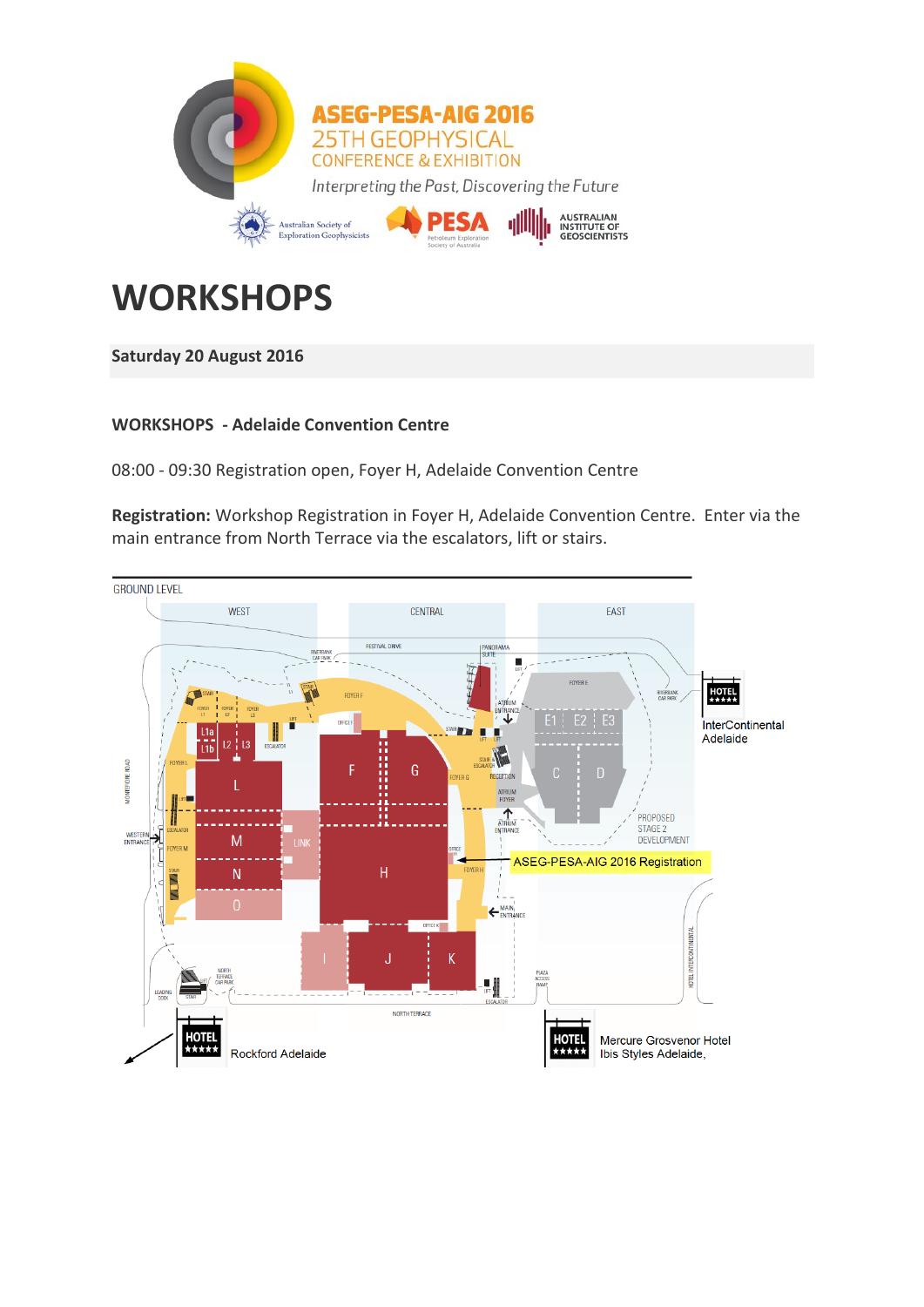#### **Saturday 20 August 2016 cont.**

**[WORKSHOP 2](http://conference.aseg.org.au/workshops.html#w2)** - Exploring with Airborne Gravity Gradiometry. Start time 09.00 City Room 2, Level One, West Wing Adelaide Convention Centre

**[WORKSHOP 3](http://conference.aseg.org.au/workshops.html#w3)** – IP processing and QC - from amps in the ground to an Inversion input. Start time 09.00 Room L3, Ground Floor, West Wing Adelaide Convention Centre

*The presenters will be describing their work flow in processing one data set and in order to get the most from the presentations you are encouraged to download the data and use your own software tools to process and become familiar with it prior to the workshop. The data can be downloaded from [ftp://asegip:ipws2016@remote.exploregeo.com.au](ftp://asegip:ipws2016@remote.exploregeo.com.au/) There you will find two versions of the same dataset, one in time domain and the other frequency domain in Zonge complex resistivity style format. If you have any questions regarding the data or problems with the ftp please contact Kim Frankcombe the workshop organiser by email at kim@exploregeo.com.au*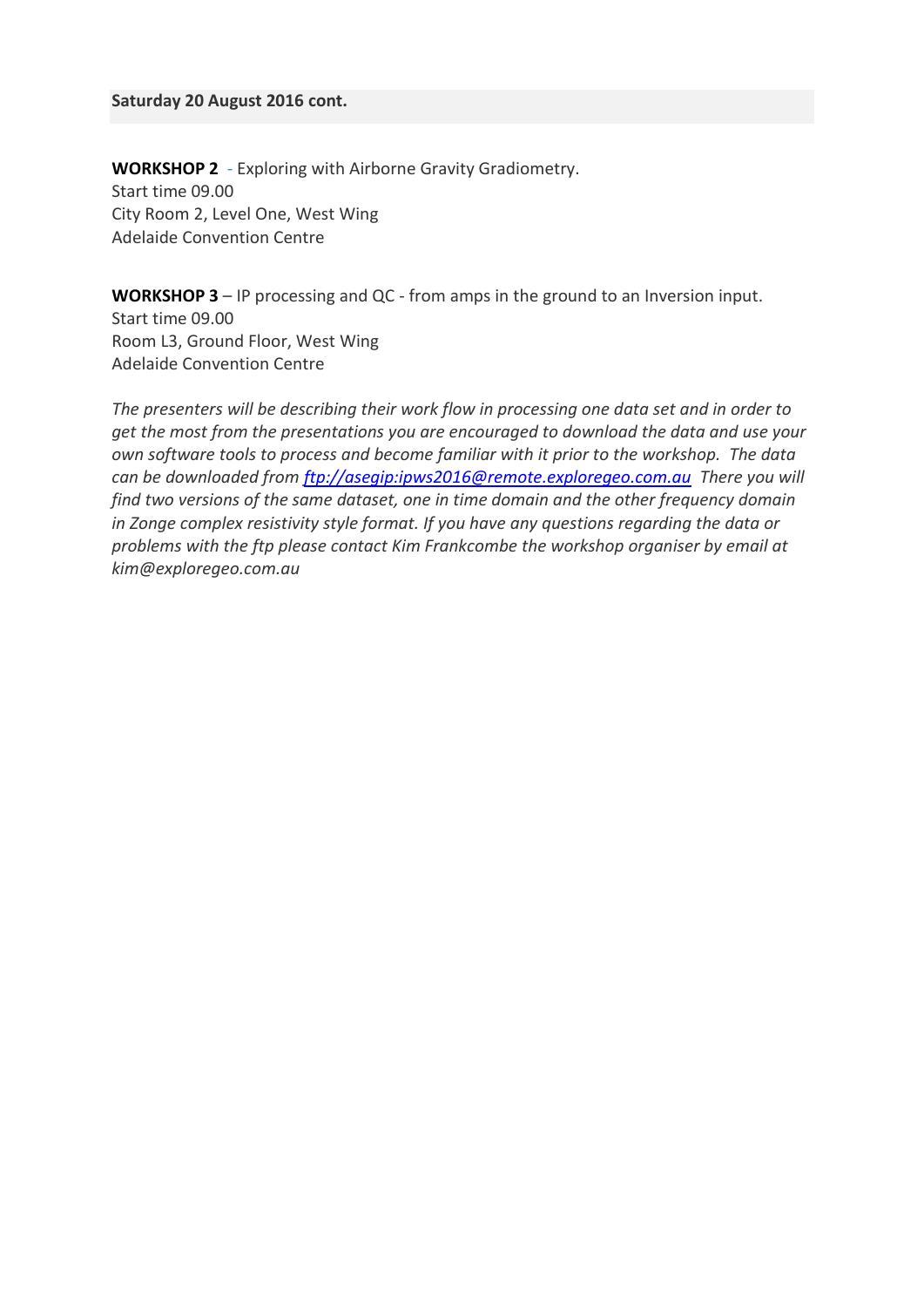### **WORKSHOPS - Adelaide Convention Centre**

08:00 - 09:30 Registration open, Foyer H, Adelaide Convention Centre

**Registration:** Workshop Registration in Foyer H, Adelaide Convention Centre. Enter via the main entrance from North Terrace via the escalators, lift or stairs.

**[WORKSHOP 7](http://conference.aseg.org.au/workshops.html#w7)** - Operational sequence stratigraphy-deep water fans. Start time 09.00 City Suites 1&2, Level One, West Wing Adelaide Convention Centre

**[WORKSHOP](http://conference.aseg.org.au/workshops.html#w8) 8 -** Near surface passive seismic surveying for mineral exploration, environmental and engineering applications. Start time 09.00 Riverbank 7, Lower Level, West Wing Adelaide Convention Centre

**[WORKSHOP 9](http://conference.aseg.org.au/workshops.html#w9)** - Cooperative and Joint Inversions of Seismic and Magnetotelluric data. Start time 13:30 Riverbank 8, Lower Level, West Wing. Adelaide Convention Centre

**[WORKSHOP 10](http://conference.aseg.org.au/workshops.html#w10)** – Advances since 2010 in Airborne Gravity Gradiometry and Airborne Gravity Start time 08.30 City Room 2, Level One, West Wing Adelaide Convention Centre

**[WORKSHOP](http://conference.aseg.org.au/workshops.html#w11) 11** – 3C Seismic and VSP: Converted Waves and Vector Wavefield Applications Start time 09.00. Riverbank 6, Lower Level, West Wing Adelaide Convention Centre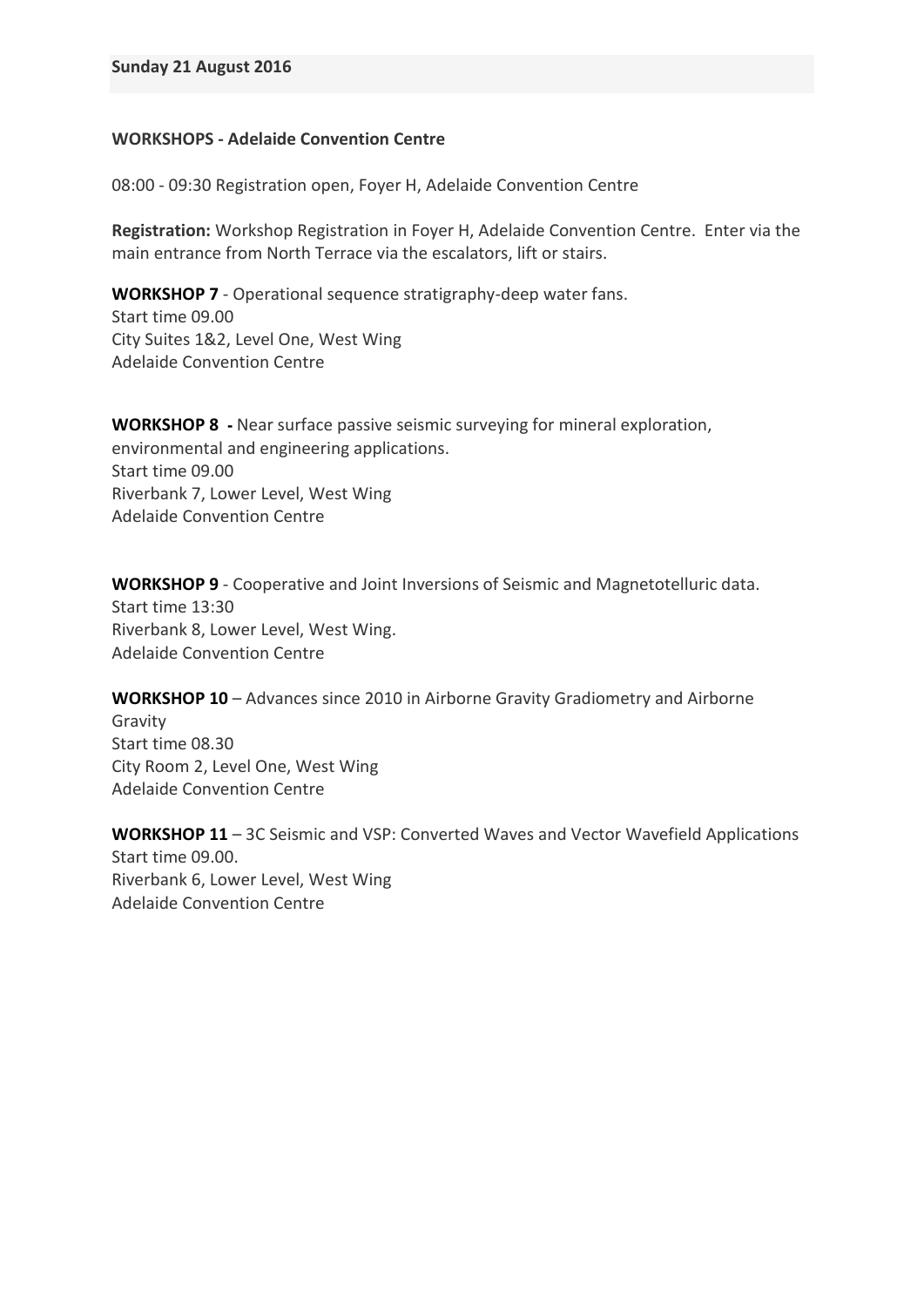### **Sunday 21 August 2016 cont.**

**Workshop Hungry Hippo Café [WORKSHOP](http://conference.aseg.org.au/workshops.html#w19) 19**

[Start time 1530 to 1730](http://conference.aseg.org.au/workshops.html#w19)

Hungry Hippo Café,

196 Hindley Street, Adelaide

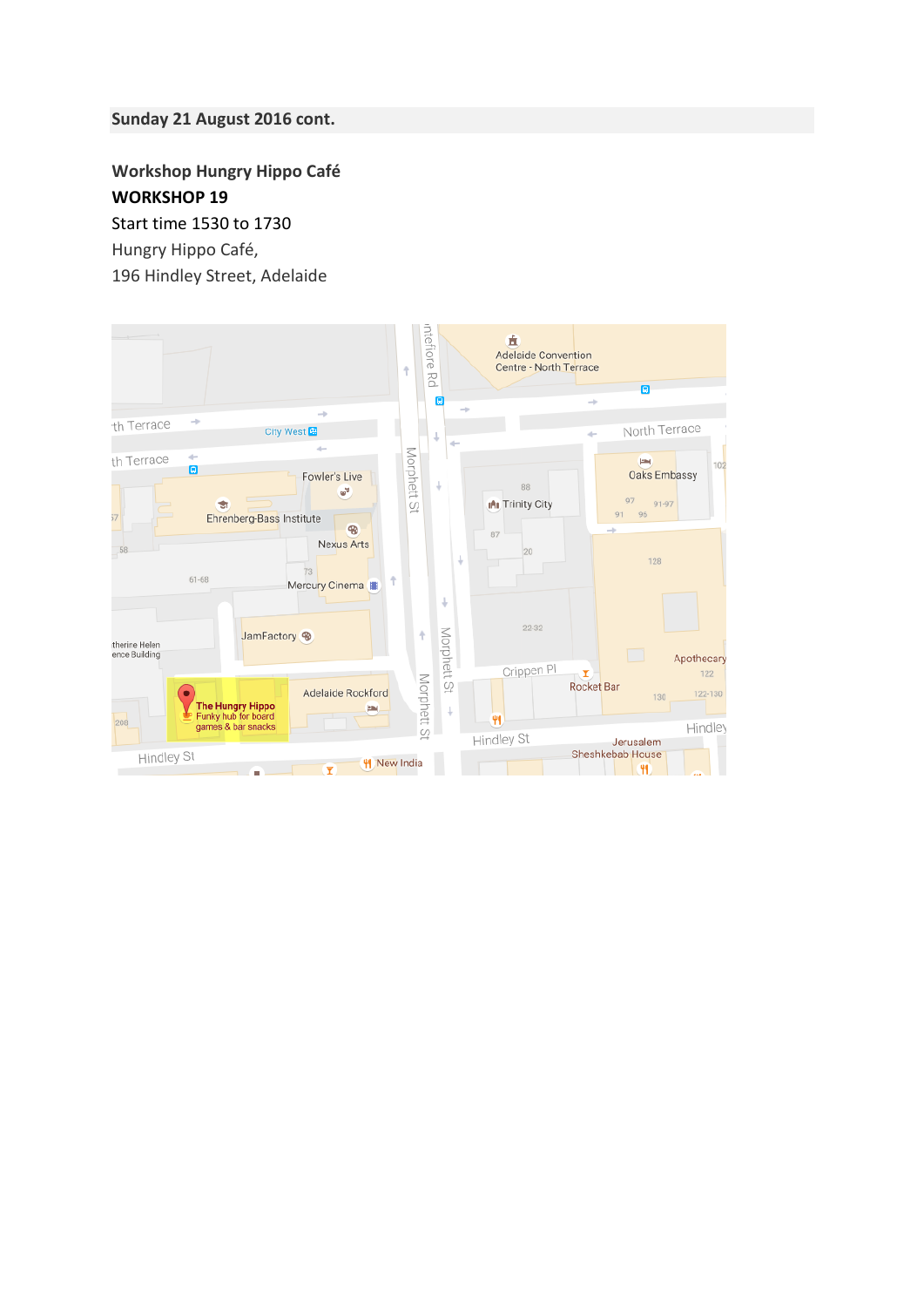#### **WORKSHOPS - Grosvenor Hotel, 125 North Terrace**

**Registration:** Workshop Registration is in Foyer, Level One Foyer Grosvenor Hotel,125 North Terrace.

**[WORKSHOP 13](http://conference.aseg.org.au/workshops.html#w13)** - Gravity and Magnetic Methods for Oil & Gas and Mineral Exploration and

Production Start time 09.00 James Alexander Room, Level 1 Grosvenor Hotel

**[WORKSHOP](http://conference.aseg.org.au/workshops.html#w16) 16A** - Tectonic and structural controls to gold and copper mineralization in the circum-Pacific region Start time 09.00 Glenroy Room, Level 1 Grosvenor Hotel

**[WORKSHOP](http://conference.aseg.org.au/workshops.html#w17) 16B** - The geological setting, geochemical signature and geophysical expression of porphyry copper-(gold) systems on the district-scale: global examples Start time 13:30 Glenroy Room, Level 1 Grosvenor Hotel